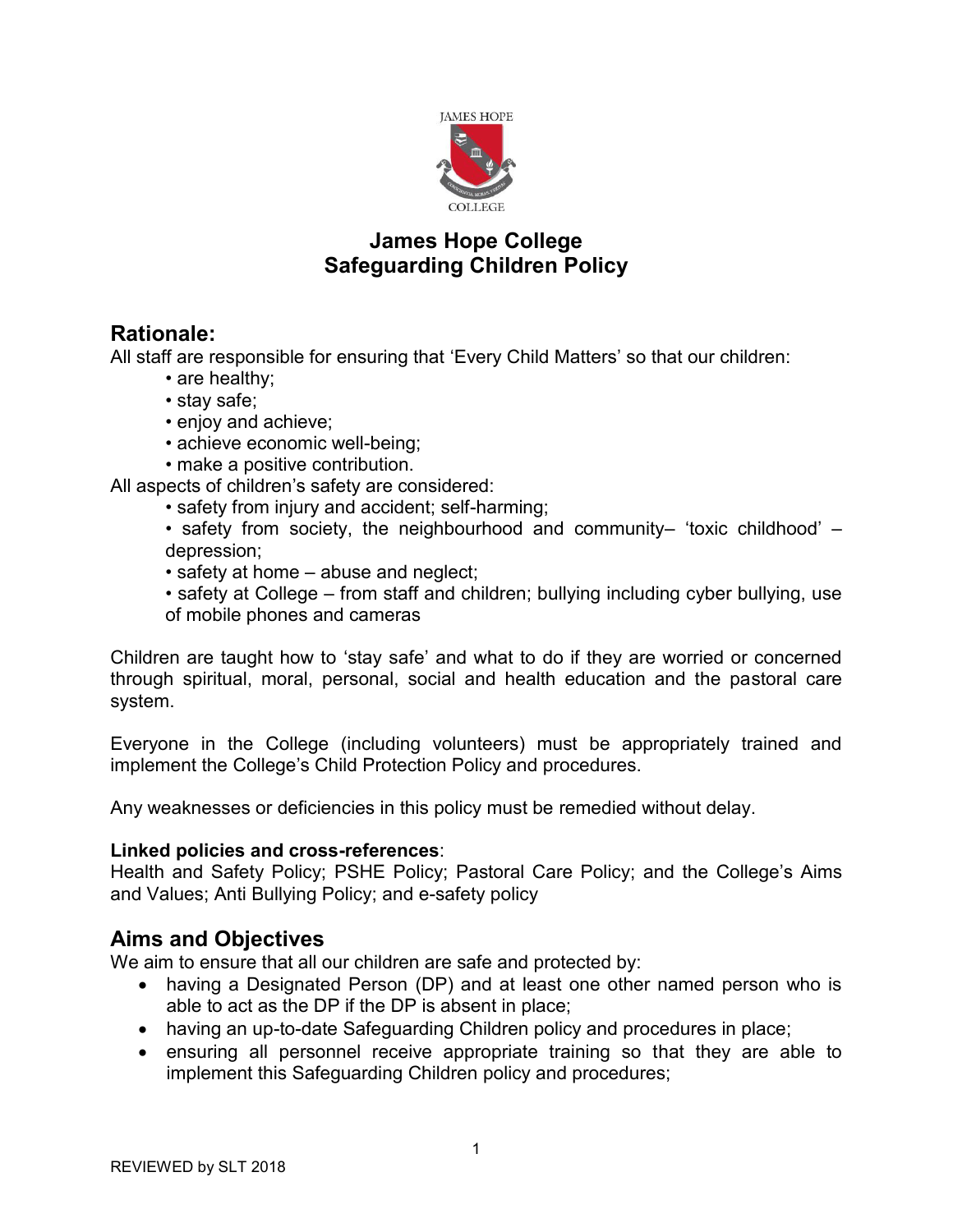- following staff appointment and record keeping procedures including confirmation of identity and qualifications by examination of original documentation.
- ensuring that the College meets the requirements and keep a list confirming that staff (including supply staff) are appropriately checked.

### **Responsibilities**

# **Designated Child Protection/Safeguarding Officer (DP): Malcolm C Phillips Deputy Child Protection/Safeguarding Officer: Sunday Oloyede**

The DP is responsible for ensuring that the College's 'Safeguarding Children' policy is updated and implemented; that all staff are appropriately trained; records are maintained and stored in a locked cabinet in the College Office. This 'Safeguarding Children' policy is reviewed annually by the Governing Body of the College.

### **Training**

All staff including volunteers and part-time staff must receive induction training; and annual internal training with regard to this policy. The DP is required to attend training every 2 years and every 2-3 years for other employees and volunteers. This policy is reviewed annually.

### **Staff Recruitment**

James Hope College follows College procedures for appointing staff, such as ensuring the appointment panel includes at least one person who has undergone safer recruitment training (Refer to the Staff Recruitment Policy). Adverts for job vacancies, job profiles and person specifications must contain reference to safeguarding Children and the need to provide original documents for identity and qualifications. The selection procedure includes investigation into any gaps or unexplained aspects e.g. career changes, frequent moves, re-location from abroad. References must be taken up as part of the selection process and checked for accuracy. A medical statement of fitness must be given and a check on staff from abroad must be completed.

All employees and regular contractors/work people such as peripatetic staff, volunteers who help in College, club organisers, bus drivers, cleaners and cooks are required to be checked also.

It is not necessary to check visitors who will only have contact with children on an ad hoc or irregular basis for short periods of time, or secondary children undertaking voluntary work or work experience in other Colleges. **However, such visitors must be accompanied by a member of staff at all times** and they will not be permitted to have unsupervised access to pupils at the College**.** 

At James Hope, we ensure that appropriate safeguarding children protection checks and procedures apply to any staff employed by another organisation and working with the pupils at our College.

Staffs recruited from overseas are required to have an Enhanced CRB check.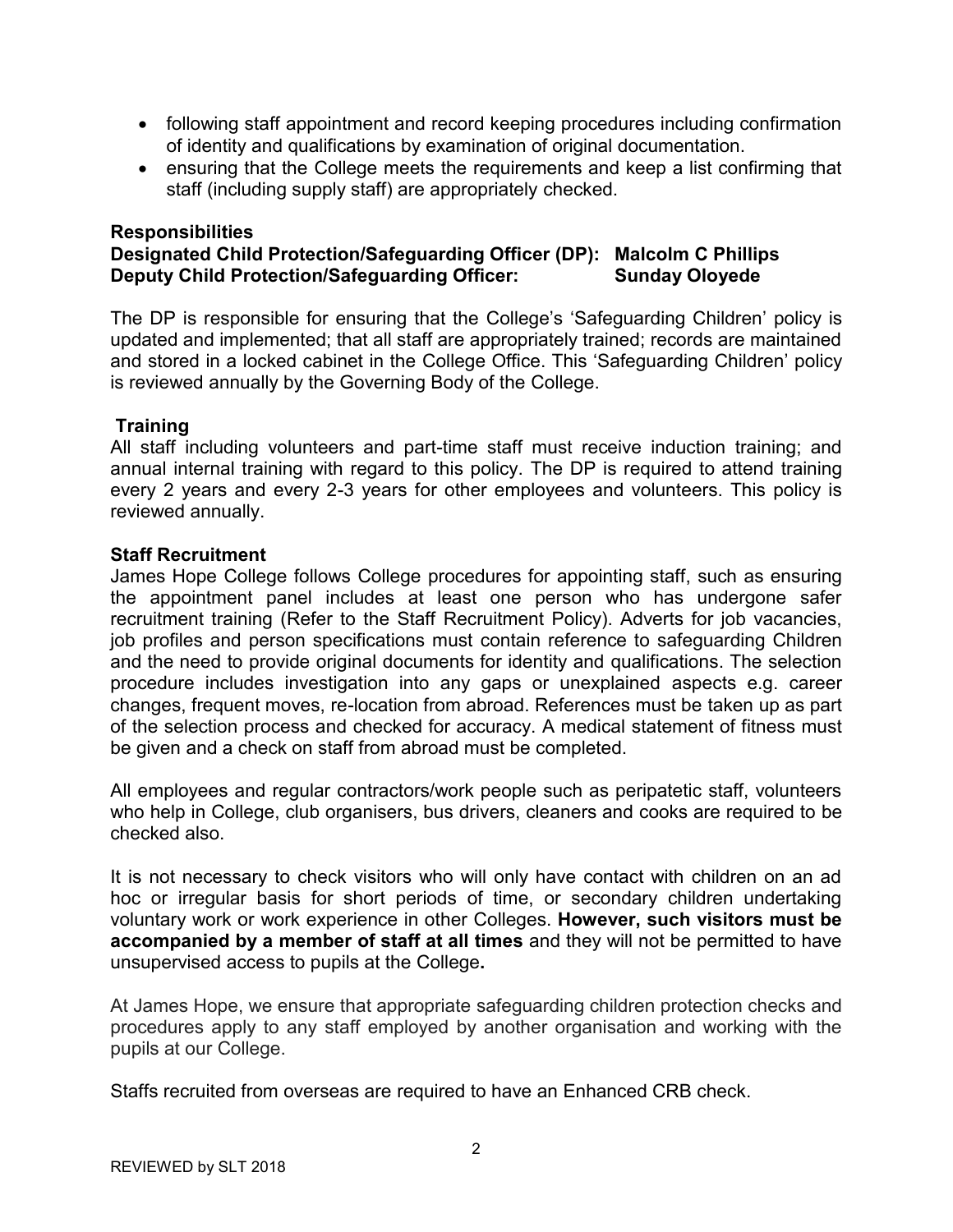# **Procedures for Communicating with or Caring for Children**

*Meetings with Children* 

The purpose of the meeting should be made clear to the child and any staff directly involved with the child. Another member of staff should be present or nearby.

If a member of staff is with a child on his or her own, use a room with visual access or keep the door open.

Meetings with children away from the College premises are not permitted.

### **Caring for Children**

Employees administering first aid should wherever possible ensure that other children or adults are present.

### **Written Communications with Children and Photographs**

Electronic communication and feedback with regard to the child's work and progress should be professional and supportive indicating in what way children may improve the quality of their work.

Employees are not permitted to write inappropriate personal notes, emails or letters to children.

Parental permission is required to take photographs of children. Photographs must be used for College professional use only. Permission must be granted by the Principal for use of College photographs for course work or on the Internet.

### **Relationships with Children**

Employees are required to have a professional relationship with children: seeking to be friendly and caring but not 'over familiar'.

Employees are not permitted to have personal relationships with children and must seek the advice of their line manager if a child appears to want to develop an inappropriate relationship.

### **Child Disclosures**

It is important that when a child gives information that the adult:

- does not promise confidentiality;
- listens to the child without directly questioning him or her;
- does not stop a child freely recalling significant events;
- does not ask the child to repeat a disclosure to another adult;
- makes a note of the discussion, recording time, setting and persons present as well as what is said;
- immediately (within 24 hours) passes a written report to the DP.

If there are ANY concerns about a child, the matter should be discussed with the DP. If the DP is not available, then the matter should be immediately referred to the other named person.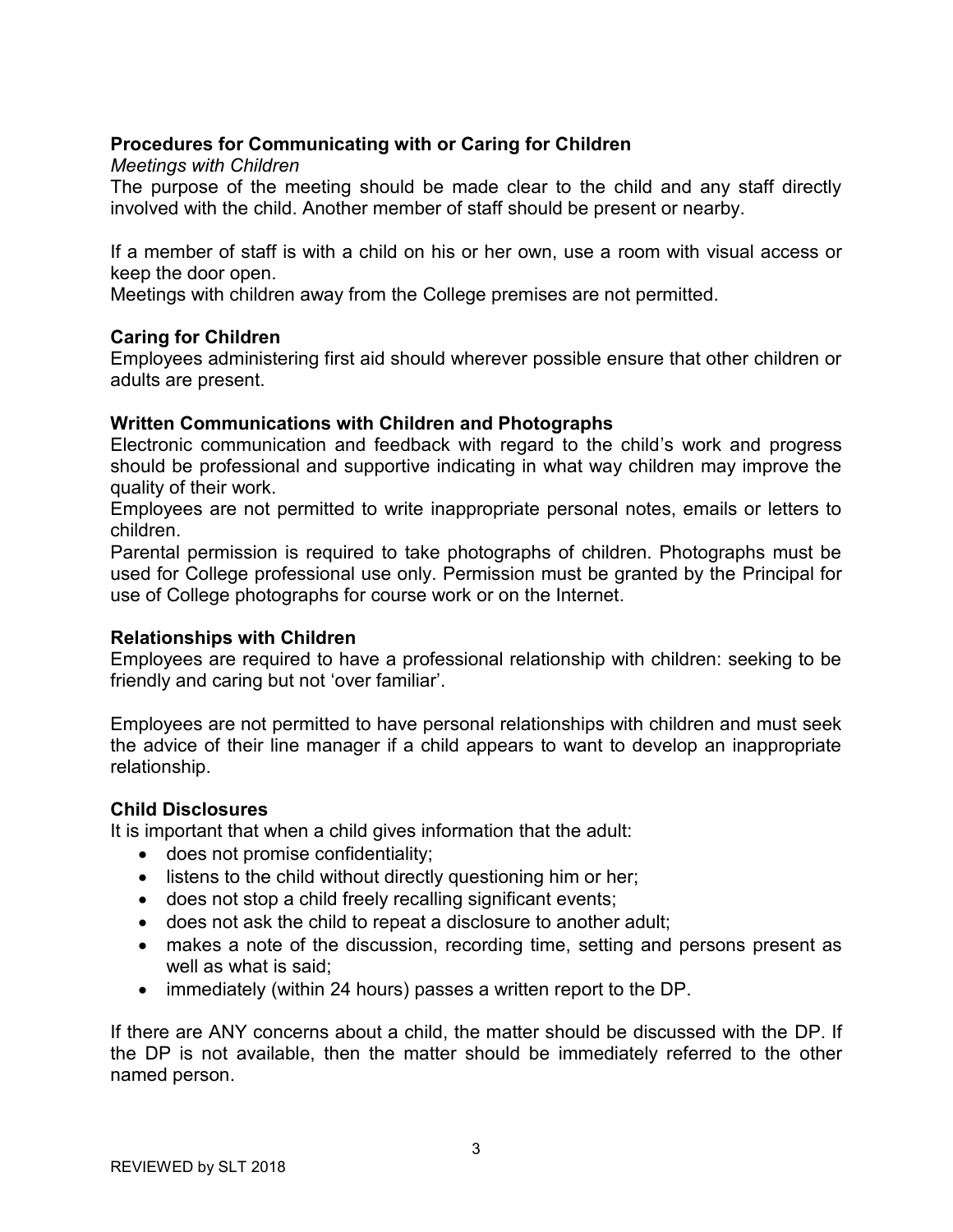The written report must be securely filed in the DP's confidential file as this may be used later by the police, as evidence.

# **Record Keeping**

- Files will be opened for each separate complaint/observation of abuse
- Files will be kept in duplicate i.e. paper and electronic
- Minutes minuted independently and contemporaneously
- Files may be required as evidence in proceedings, so accuracy and integrity are paramount

Unless there are concerns that speaking to the parents may place a child in danger the DP should see the parent(s) regarding any concerns e.g. a comment made by a child, an unusual mark or bruise.

A Consultation report should be completed for the child's record file and a central copy kept.

A professional judgement is made as to whether the explanation is satisfactory. This decision involves discussion with the Principal. If there are any doubts or concerns the referral procedures are followed.

Procedure for Dealing with Abuse by One or More Children Against Another Details must be recorded. (also see Anti-bullying policy)

The Principal will consider the immediate safety of all children concerned and the seriousness and circumstances of the allegation: e.g. the age of the children concerned

In general, concerns will be discussed with the family unless such discussion may place the child at increased risk of significant harm.

It may be necessary to exclude the children concerned (without prejudice) when:

- a serious allegation has been made against a child by another child or member of staff which is the subject of a police investigation which may result in criminal proceedings being brought;
- the child's continued presence in the College may have an adverse effect on the complainant and other potential witnesses, and on the promotion of good order and discipline at the College generally.

### **Appropriate use of mobile phones and cameras**

It is a requirement at James Hope that cameras should be used appropriately, particularly for learning. Staff may not use mobile phones when working with children due to their potential to distract from the proper supervision of children. With regard to recording children's achievement and engaging parents in their children's learning through photography, James Hope expects staff to use cameras in this way and encourages them to check with parents that they consent to the use of cameras for appropriate recording purposes.

# **Allegations against Staff including the Principals and Volunteers**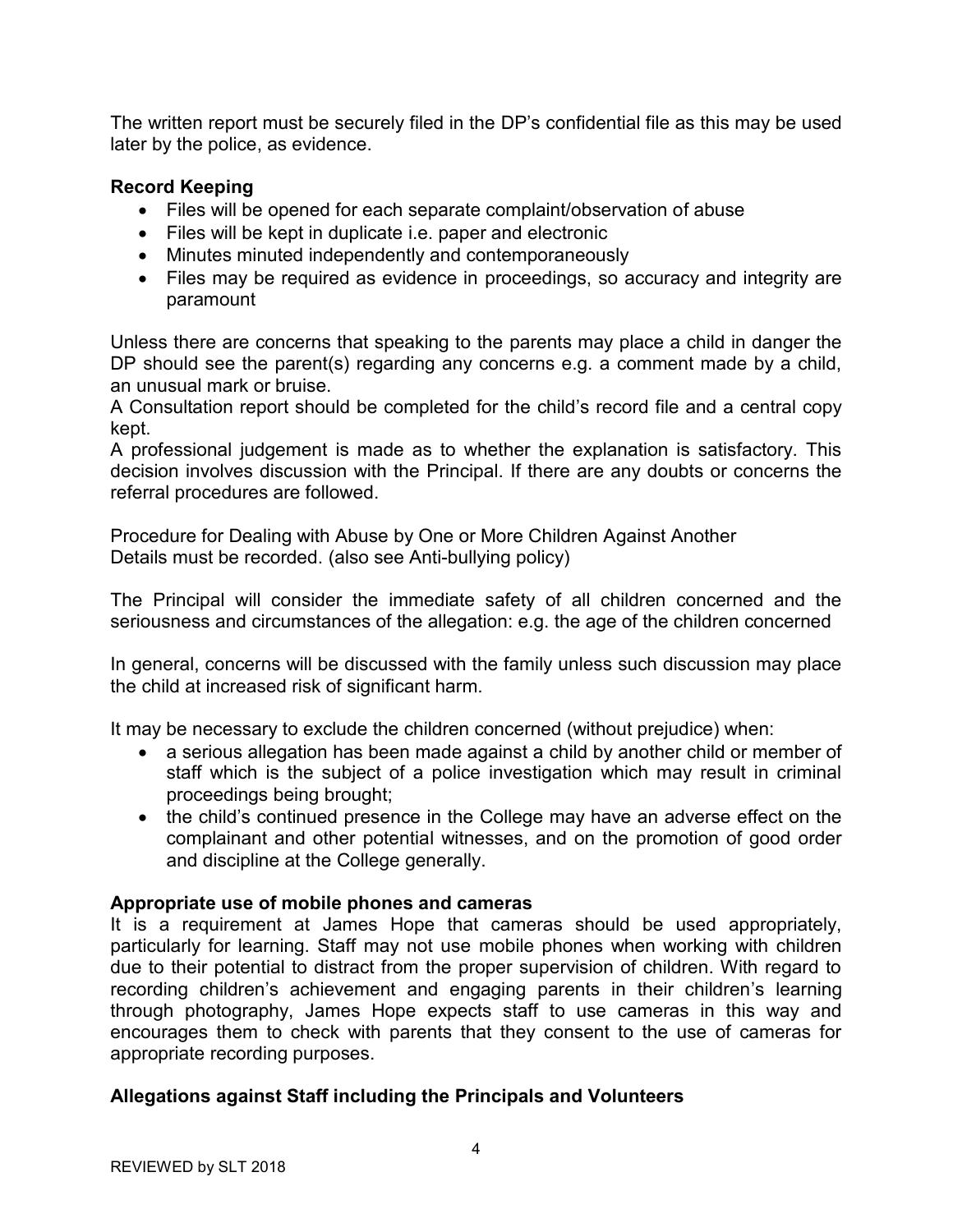If an allegation is made, the member of staff receiving the allegation will a) take the allegation seriously b) ensure the child is safe and supported and c) inform the Principals as soon as possible. The member of staff should accurately record what they have been informed / observed.

There has been widespread concern that in some instances there may be malicious accusations brought against employees by children and/or their parents. Where an accusation is made written details must be recorded and the Chair of Governors (COG) immediately informed.

The COG /DP must be informed of the allegation on the same day and is responsible for conducting an investigation. The police may be called in, depending upon the nature and severity of the alleged offence. The employee concerned may be suspended whilst an investigation is conducted but this is not an automatic procedure.

Circumstances in which suspension properly occurs include:

- where a child is at risk; the person has behaved in such a way that indicates that she/he is unsuitable to work with children.
- where the allegations are so serious that dismissal for gross misconduct is possible;
- where a suspension is necessary to allow the conduct of the investigation to proceed unimpeded.

Where suspension is being considered, an interview is arranged. The employee or volunteer is advised to seek the advice or assistance of his or her professional organisation or of a friend. The employee or volunteer is informed at the outset of the interview that an allegation has been made and that, at the conclusion of the interview, suspension might occur. It should be made clear that the interview is not a formal disciplinary hearing but is for the purpose of putting forward a serious matter which may lead to suspension and further investigation.

The employee or volunteer should be given as much information as possible including reasons for any proposed suspension, as is consistent with not interfering with an investigation. The employee or volunteer is given an opportunity to make representations concerning the suspension. A brief adjournment should be offered to the employee or volunteer prior to the response.

If, as a result of the interview it is considered that suspension is necessary along with a full investigation of the allegation, the employee or volunteer should be advised that she/he is suspended from duty. Written confirmation of the suspension must be given within one working day, giving reasons for the suspension.

Where the suspended employee is resident on site, arrangements are to be made for alternative accommodation away from children pending an investigation.

Allegations that are found to have been malicious should be removed from personnel records and any that are not substantiated, are unfounded or malicious, should not be referred to in employer references.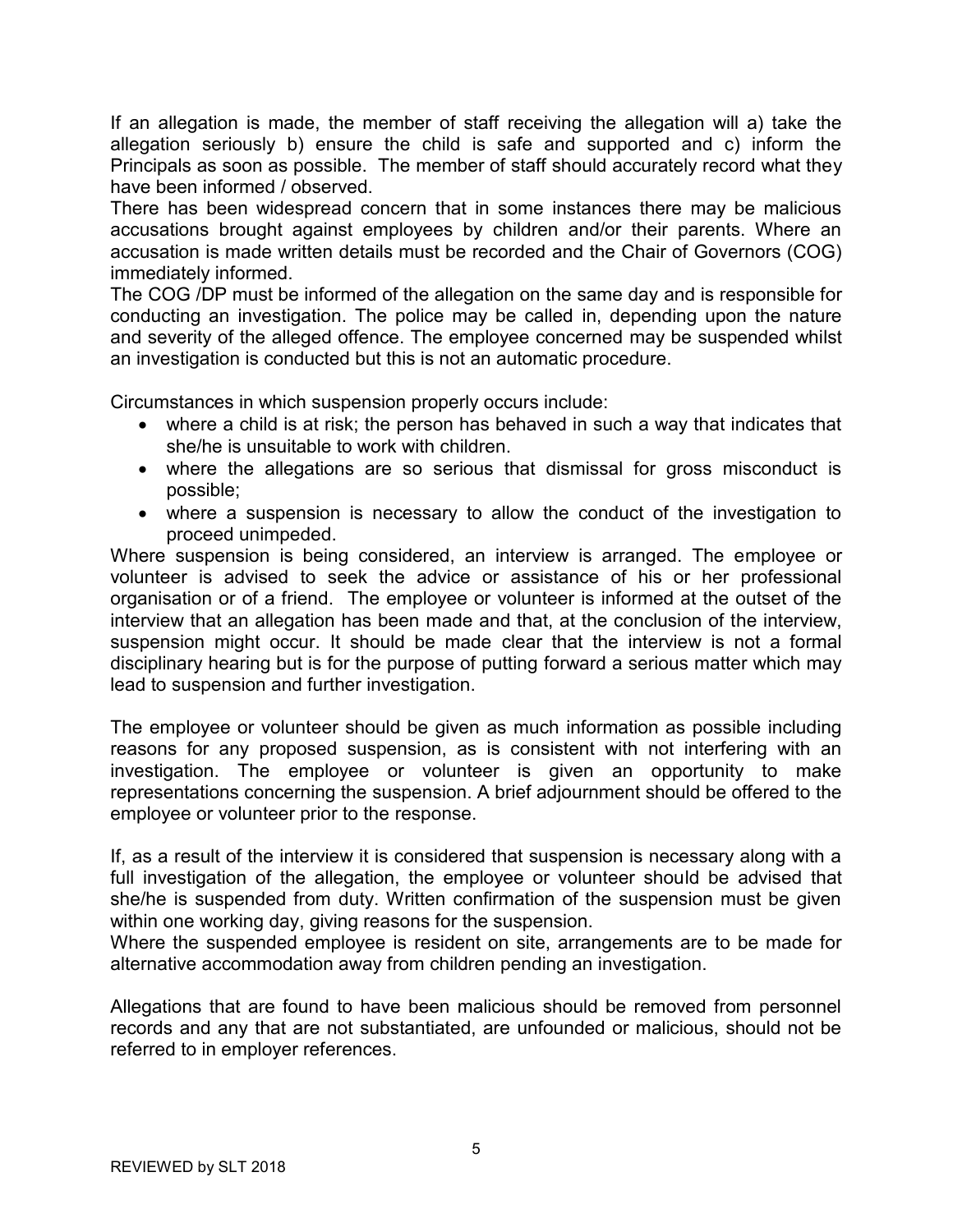Pupils that are found to have made malicious allegations are likely to have breached the James Hope College Behaviour Policy. James Hope College will apply an appropriate sanction to the pupil which could include temporary or permanent exclusion (as well as referral to the police if there are grounds for believing a criminal offence may have been committed).

# **Physical Contact with Children**

Staff should not touch children when reprimanding them. However, there may be occasions when a distressed child needs comfort and reassurance, which may include comforting such as a caring parent would give. Employees should use their discretion in such cases to ensure that, what is, and what is seen to be by others, is normal and natural and does not become unnecessary, unjustified contact, particularly with the same child over a period of time.

The law forbids a teacher to use any degree of physical contact that is deliberately intended to punish a child, or which is primarily intended to cause pain or injury or humiliation.

### **Reasonable Force and Physical Restraint**

Where necessary reasonable force can be used to control or restrain children. The following are examples of where reasonable force and physical restraint may be used:

- child attacks on staff or another child;
- children engaged in deliberate damage or vandalism;
- child running down a corridor or stairway in a way likely to cause injury;
- child absconds from class or tries to run away from College;
- child behaves in a way that seriously disrupts the lesson.

Before intervening physically, a member of staff, wherever practicable, should tell the child to stop and what will happen if he or she does not. Physical intervention may involve:

- physically interposing between children;
- blocking a child's path;
- holding;
- pushing;
- pulling;
- $\bullet$  leading a child by the hand or arm;
- shepherding a child away by placing a hand in the centre of the back.
- Staff should not:
- hold a child around the neck, by the collar or in any way that might restrict the child's ability to breathe;
- slap, punch, or kick a child;
- twist or force limbs against a joint;
- $\bullet$  trip up a child;
- hold or pull a child by the hair or ear;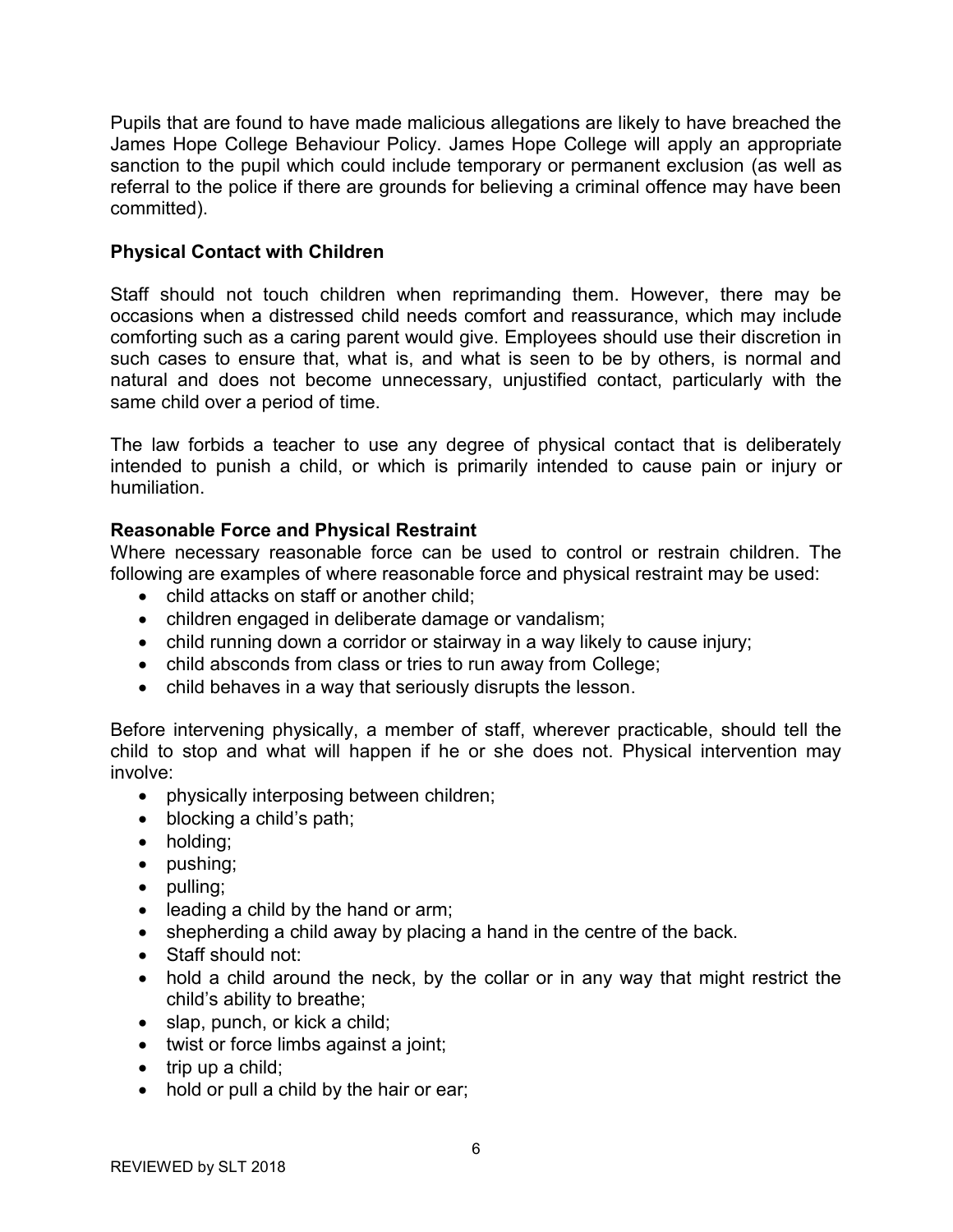- hold a child face down on the ground;
- hold a child in a way that might be considered indecent.

Staff should not give the impression that they have lost their temper or are acting out of anger or frustration or to punish the child. The degree of force must be in proportion to the circumstances of the incident and the seriousness of the behaviour. Any force should be the minimum needed to achieve the desired result.

The member of staff should try and get help from another member(s) of staff and continue to try and communicate with the child throughout the incident making clear that physical contact or restraint will stop as soon as it ceases to be necessary.

Sometimes it may be dangerous to try and restrain a child. In this instance remove other children, send for help and try and make the area as safe as possible continuing to try to communicate with the child.

Any instances where reasonable force or physical restraint has been used must be reported to the Principal accompanied by a written report with full details. A copy of the written report is kept in the central file and a note made in the child's record. Parents are immediately informed, and a meeting arranged to address the issues.

#### Transfer to another College of Confidential Information

Relevant records should be personally passed to the new College or recorded delivery with a telephone conversation with the Headteacher concerned.

#### Missing Children

A child (i.e. a young person under 18 years of age) is to be considered *missing* if their whereabouts are unknown, whatever the circumstances of their disappearance. They will be considered missing until they are located and their well-being or otherwise is established. If a child's whereabouts are known, then they cannot be missing.

If a member of staff becomes aware that a child may be missing, they should immediately try to establish the child's whereabouts by checking all likely places, asking the peer group and then, if unsuccessful in locating the child, immediately inform the DP (via the College Office) to organise a thorough search of the College premises. If a child goes missing whilst involved in an external activity, the person in charge of the activity must immediately notify the College's DP. The local police should be informed after a period of 24 hours.

The DP will then contact the parents/guardian to inform them of their concern and try to establish with the parents/guardians what has happened. If this is not possible and the child is still missing, the DP should, along with the person responsible for the child's immediate welfare, assess the child's vulnerability*.*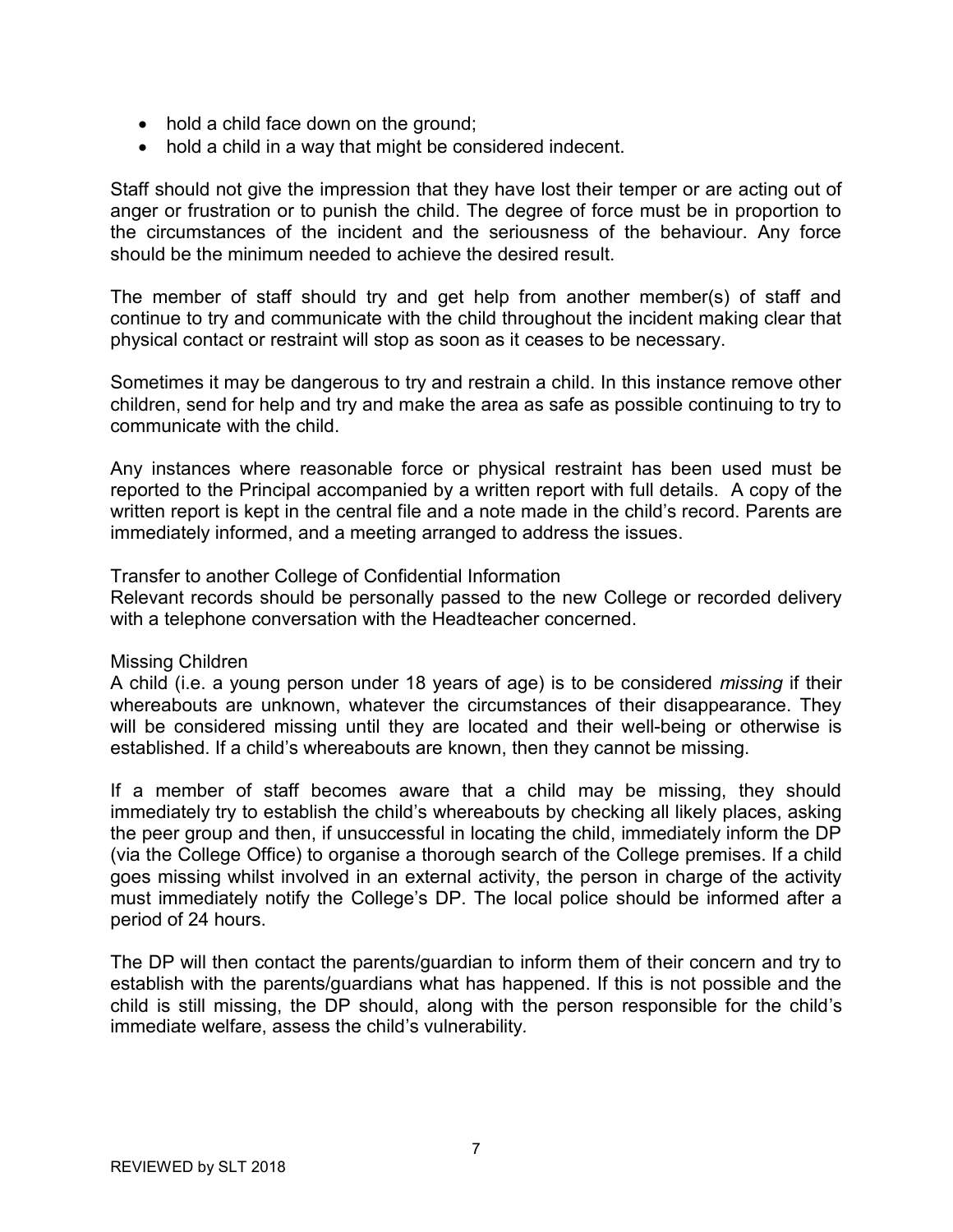Based on the assessment they may refer the child to the police missing persons unit. If it comes to a member of staff's notice that a missing child has returned, they must immediately inform the DP who will contact parents/guardians, the police.

Children who go missing frequently place themselves at risk and the child's safety must be prioritised over any requests to keep information confidential.

### **Annex 1: Definitions of Child Abuse and Neglect**

Significant Harm - "Ill treatment or the impairment of health or development"

Whenever a concern is raised that a child may be being harmed in one or more of the following ways:

#### **Physical Abuse**

Physical abuse may involve hitting, shaking, throwing, poisoning, burning or scalding, drowning, suffocating or otherwise causing physical harm to a child. Physical harm may also be caused when a parent or carer fabricates the symptoms of or deliberately induces illness in a child.

#### **Emotional Abuse**

Emotional abuse is the persistent emotional maltreatment of a child such as to cause severe and persistent adverse effects on the child's emotional development. It may involve conveying to children that they are worthless or unloved, inadequate or valued only insofar as they meet the needs of another person. It may feature age or developmentally inappropriate expectations being imposed on children. These may include interactions that are beyond the child's developmental capability, as well as overprotection and limitation of exploration and learning or preventing the child participating in normal social interaction. It may involve seeing or hearing the illtreatment of another. It may involve serious bullying causing children frequently to feel frightened or in danger or the exploitation or corruption of children. Some level of emotional abuse is involved in all types of maltreatment of a child, though it may occur alone.

#### **Sexual Abuse**

Sexual abuse involves forcing or enticing a child or young person to take part in sexual activities, including prostitution, whether or not the child is aware of what is happening. The activities may involve physical contact, including penetrative (e.g. rape, buggery or oral sex) or non-penetrative acts. They may include non-contact activities, such as involving children in looking at or in the production of, pornographic material or watching sexual activities or encouraging children to behave in sexually inappropriate ways.

#### **Neglect**

Neglect is the persistent failure to meet a child's basic physical and/or psychological needs, likely to result in the serious impairment of the child's health or development. Neglect may occur during pregnancy as a result of maternal substance abuse. Once a child is born, neglect may involve a parent or carer failing to:

 provide adequate food, clothing and shelter (including exclusion from home or abandonment),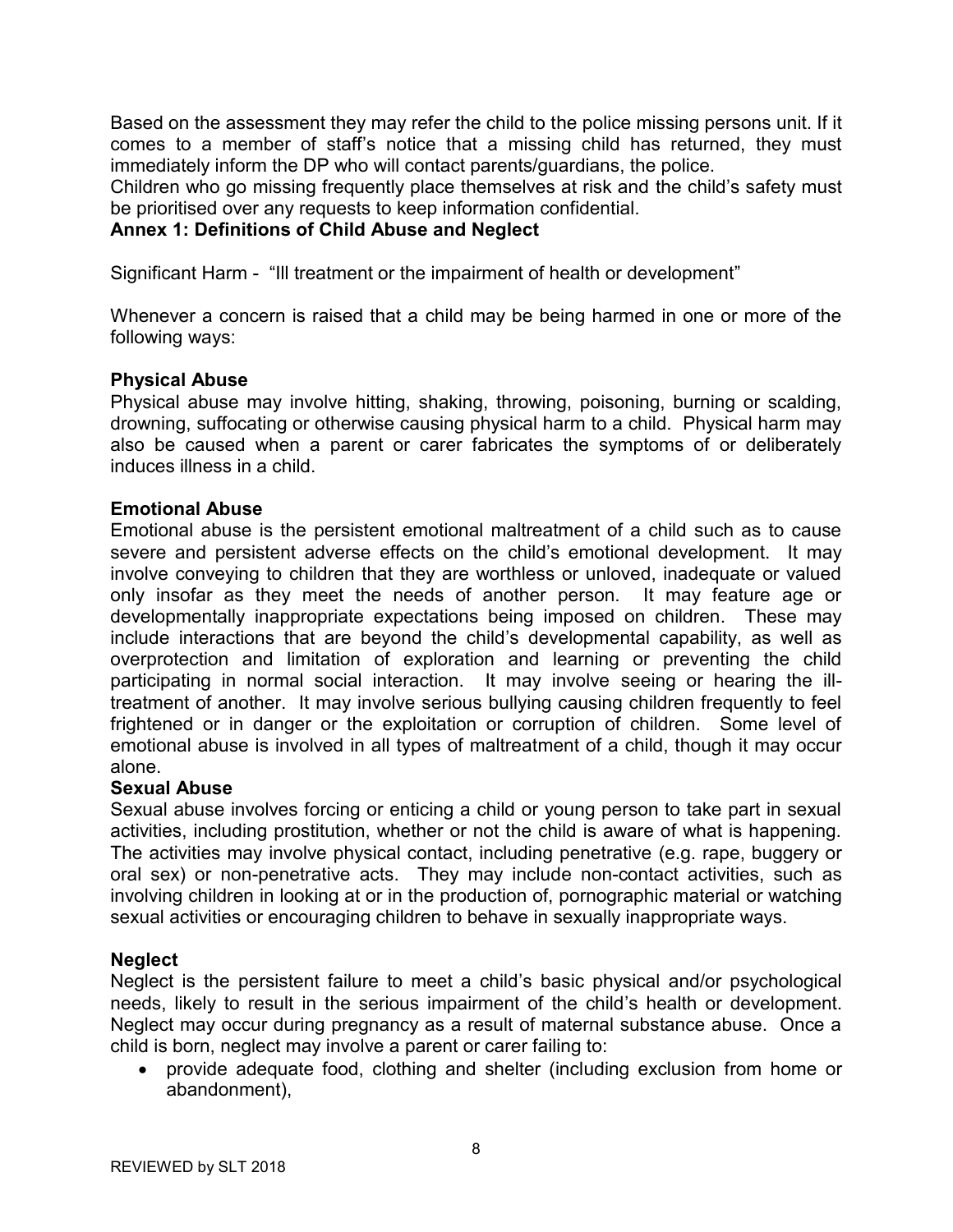- protect a child from physical and emotional harm or danger, ensure adequate supervision (including the use of inadequate care-givers),
- ensure access to appropriate medical care or treatment.
- It may also include neglect of unresponsiveness to a child's basic emotional needs.

# **Annex 2: Recognising Abuse**

It is not always obvious that a child is being abused. Frequently it is the culmination of information that is important. Always share any concerns with the DP The signs and types of behaviour listed below are not in themselves evidence of abuse, but may suggest abuse, particularly if a child exhibits several of them, or if a pattern emerges of when or how the child exhibits such signs or behaviour.

These could also include the following:

- Repeated minor physical injuries e.g. bruising, cuts.
- Physical injuries e.g. broken bones, bruising particularly above the knees, two black eyes, cigarette burns to the body, belt marks, burn or scald marks.
- Children who are dirty, smelly, poorly clothes or who appear underfed.
- Children who have lingering illnesses which are not attended to.
- Deterioration in College work or significant changes in behaviour.
- Aggressive behaviour, severe tantrums.
- An air of "detachment".
- Overly compliant, "watchful attitude".
- Sexually explicit behaviour, e.g., playing games and showing awareness which is inappropriate for the child's age.
- The child is reluctant to go home or is kept away from College by a parent for no apparent reason.
- Does not join in College social activities, has few College friends.
- "Tummy pains ", "headaches", etc for no apparent reason.
- Eating problems, including over-eating, not eating.
- Disturbed Sleep, nightmares, bedwetting.
- Running away from home.
- Self-inflicted wounds.
- Reverting to younger behaviour, depression, withdrawal
- Relationships between the child and adults which are secretive and exclude others.

# **Annex 3: Child Protection Procedures for Reporting Physical Injury to Children**

When you notice an injury to a child which needs to be recorded, try to record in writing the following information in respect of each mark:

Exact position of injury on the body, e.g. upper out arm/left cheek Size of injury – in approximate centimetres

# **Annex 4: Supporting Children/Duty of Care**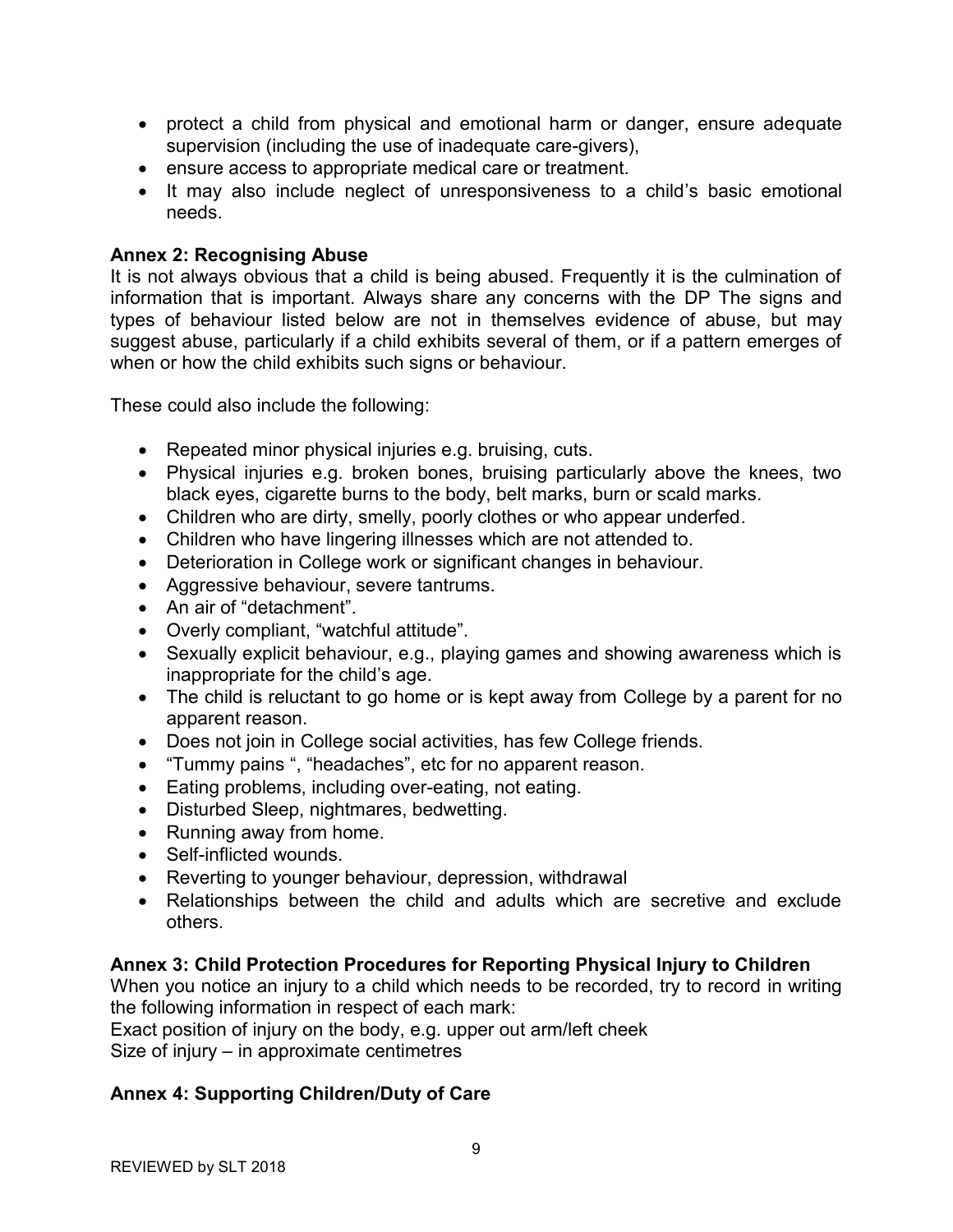- We recognise that a child who is abused or witnesses violence may find it difficult to develop and maintain a sense of self worth.
- We recognise that a child in these circumstances may feel helpless and humiliated. We recognise that a child may feel self blame.
- We recognise that the College may provide the only stability in the lives of children who have been abused or who are at risk of harm.
- We accept that research shows that the behaviour of a child in these circumstances may range from that which is perceived to be normal to aggressive or withdrawn.

Support will be given to all pupils by:

- Encouraging self-esteem and self assertiveness while not condoning aggression or bullying.
- Promoting a caring, safe and positive environment within the College.
- Liaising and working together with all other support services and those agencies involved with the safeguarding of children.
- Providing continuing support to a pupil about whom there have been concerns who leaves the College, by ensuring that appropriate information is forwarded to the pupil's new College under confidential cover.
- Establish and maintain an ethos where children feel secure and are encouraged to talk and are always listened to.
- Ensure all children know there is an adult in the College whom they can approach if they are worried or in difficulty.
- Include in the curriculum opportunities for PSHE and Citizenship which equip children with the skills they need to stay safe from harm and to know whom they should turn to for help.

# The Duty of Care and Out-of-College Activities

Understanding the duty of care can be particularly significant when a teacher is engaged in leading or assisting with activities off the College site, such as educational visits, College outings or field trips.

The legal liability of an individual teacher or Principal for an injury which is sustained by a child on a College journey or excursion depends on whether or not the injury to the child is a direct result of some negligence or failure to fulfil the duty or care on the part of their teacher or Principal. There is no legal liability for any injury sustained by children unless there is proven negligence.

The standard of care required of a teacher is that which, from an objective point of view, can reasonably be expected from teachers generally applying skill and awareness of children's problems, needs and susceptibilities. The law expects that a teacher will do that which a parent with care and concern for the safety and welfare of his or her own child would do, bearing in mind that being responsible for up to twenty children is very different from looking after a family.